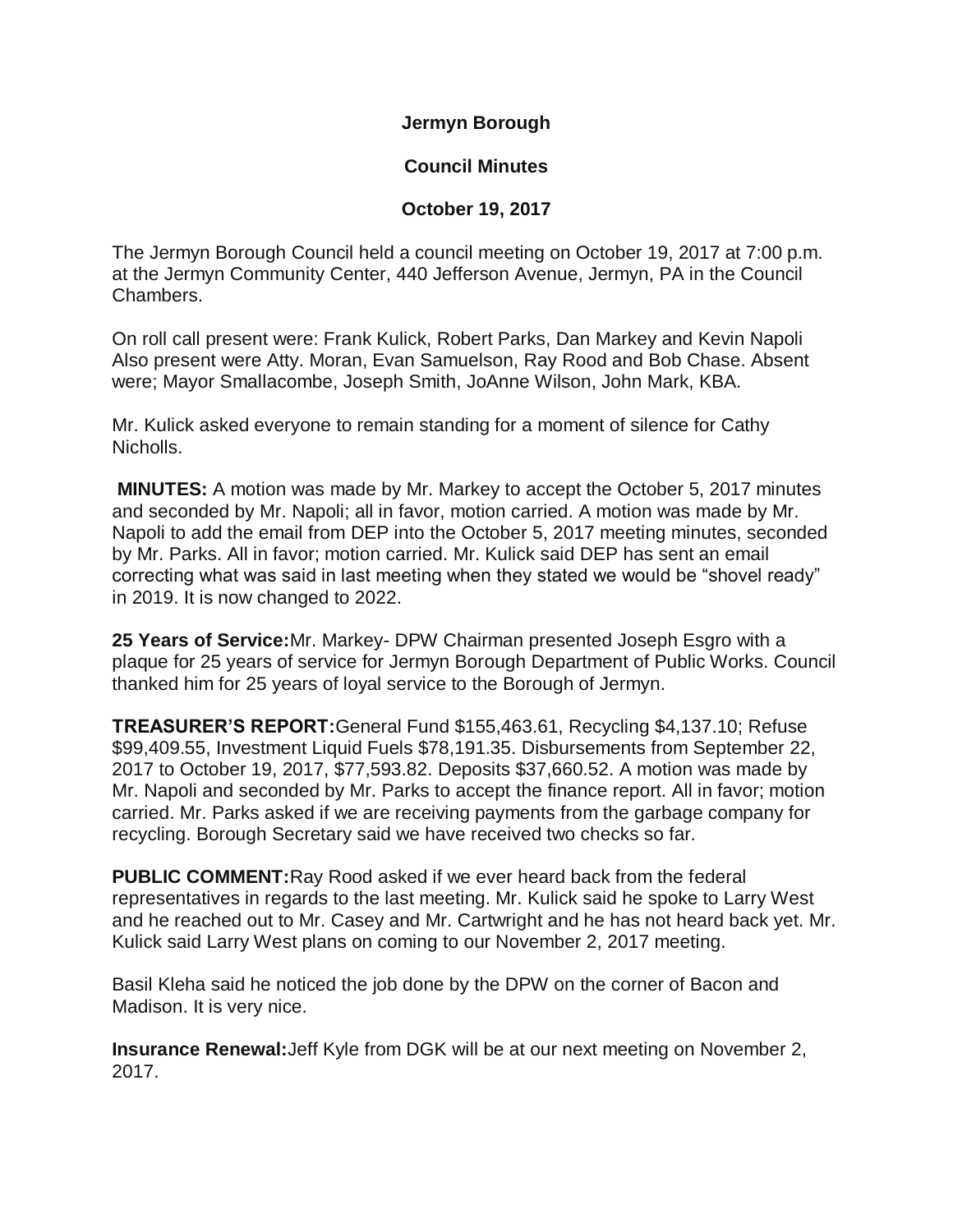**Pension:**Mr. Kulick said we will have to table this until Mr. Smith is here. Mr. Markey said Mr. Smith wanted to talk to our solicitor about this in executive session and Mr. Markey will ask for executive session tonight later in the meeting because budget time is coming up.

**Paper Streets on Rushbrook:**Atty. Moran said this was an issue that was open when he took over and Mr. Nicholls had explained it to him. There are parcels that the state identified as necessary for us to acquire easements but they are unidentified. Atty. Moran said he needs a better description on the area, if we have to have it surveyed we will have it surveyed. He reached out to the DGS attorney and she will get back to him. He said Atty. Nicholls wasn't sure either and he said we need a better understanding on where these paper streets are so we can identify them.

**Fire Report:**Mr. Rood said Tony and Joe helped them out fixing the wire for the Artisan Fire siren. They went out in the bucket truck and it is now working again. Mr. Rood said the Captain of the fire police gave Mr. Rood information about a basic fire police class that he wants to hold. He said it is hard getting a class. It is a \$350 fee and it could come from the fireman's relief or the municipality. Mr. Rood said maybe next year in the 2018 budget for the fire police it can come out of that budget. It is a 16 hour class. The instructor said it is a good class for fire chief, firefighters, mayor, council and supervisors attend as well. Mr. Rood said if any members of council or mayor would want to attend. It is a weekend class and we can possibly have it in two Sunday's. Mr. Rood said he will also bring this up at the fireman's relief meeting. Mr. Napoli questioned what the fee includes and what members. Mr. Rood said he will have to ask. Mr. Napoli said he will take the lead on this and contact the fire police captain and go over what it would be and include for that amount.

Our two fire companies got two new gas meters from Fireman's Relief. Mr. Rood said we have the same type now and are on the same page.

**Zoning:**Mr. Chase said he has received a lot of permit applications. He does not think he received one permit this year that was complete. It's the drawing; people draw a picture of their house. He needs a plot plan. He said he explains to them what he needs and he just gets a drawing instead of a plot plan. He has several people that are putting sheds without any permits. The police chief called him on one. He called the person, took care of it immediately. He has had several calls in the past 3 days with people with sheds and decks without permits. The corner of Madison and Franklin, he stopped one time and spoke to the owner. He has a shed two feet from the sidewalk. He tried to explain to the owner the rules. He said the conversation wasn't going anywhere. Mr. Chase is going to write the owner a letter. Mr. Napoli said to let him know or the police chief if he plans on going over there.

Mr. Chase spoke to NEIC about the house that is going to be demolished on Washington.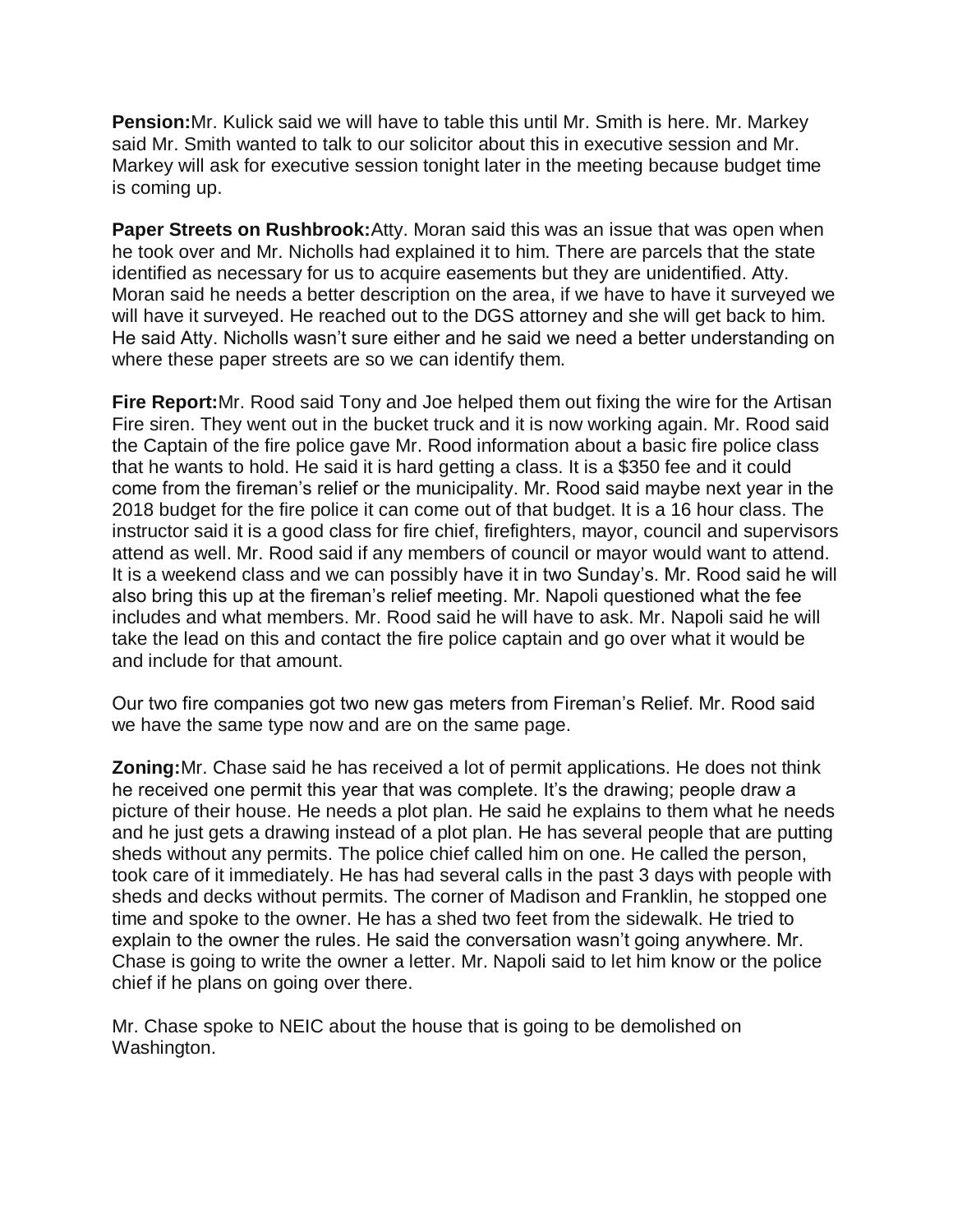**Code Enforcement:**Mr. Kulick said he spoke to the code enforcement officer and he had nothing to report today.

**DPW:**Mr. Markey said as everyone knows the street light in town was out for a little bit and we had to go procure some emergency stop sign equipment. Tony and Joe did a great job putting that together quickly for us. It was mentioned we should put the invoice in for a claim to the insured insurance company. Mr. Markey said we are having some problems with our equipment. The tailgate on the 2002 fell off; we are also having issues with the bucket truck and the backhoe. Tony Fuga said there is no hope replacing the tailgate it has rotted. He said with the backhoe we are starting to have issues, it is an older machine. Mr. Parks said when it was requested to be replaced, it should have been replaced and we wouldn't be in the position we are now. Tony Fuga said we should keep turning over our stuff before we start putting money into our older equipment. Mr. Rood asked what happened to the grant for the truck. Mr. Markey said we applied, it probably won't be awarded until January and funds wouldn't be released until March.

Mr. Markey said he is finishing up estimates on the new DPW building.

Trunk or Treat will be on October 26, 2017 from 6:30 to 8:30 at the Artisan Parking lot.

**Other:**Mr. Kulick read a letter from Randy Parry. Lakeland Youth Basketball will be entering a team into a league at the Throop Civic Center, we can host games at our gym if we did it will be two games on a Sunday night at 6 and 7, it will be our team and another team. Mr. Parry asked if council will be ok with that. Mr. Markey said it is not council's decision it is recreations decision. Anne Boylan asked what the dates are because they will start rehearsing on the stage for Christmas concert on Sunday evenings and it's usually from 6 until 8. Mr. Markey said the season itself for LYB doesn't start until after the New Year, so it shouldn't be a problem. Mr. Napoli said as long as it coincides with their league youth it should be afterwards. Mr. Markey said they will make sure they will not schedule any basketball practices on Sunday after 5pm.

Mr. Markey said he has a letter he wants to read from Dave Lamareux from KBA, he is working on all of our MS4 permits and progress reports. Some of the storm water issues remain unresolved such as the passage of an ordinance which the Borough is working on, Jermyn Borough is attempting to comply with all the requirements for its MS4 permit. Dave is working on the 2016-2017 report and some information is expected to change for that period. Mr. Markey said there is information about the MS4 in the packet as it regards to Jermyn Borough on everything, an employee training plan and some type of ordinance we have to pass as well. Mr. Markey asked Atty. Moran if he wants a copy. Atty. Moran said he can have the ordinance for next meeting.

Mr. Markey said the other thing he has, has to do with the secretary about the property that was sold to her prior to becoming the secretary. They had some issues with their sewer in the past. The sewer line broke and they paid to get it fixed, it's on their property but it's on the Borough right of way. Where the property is, there was a question of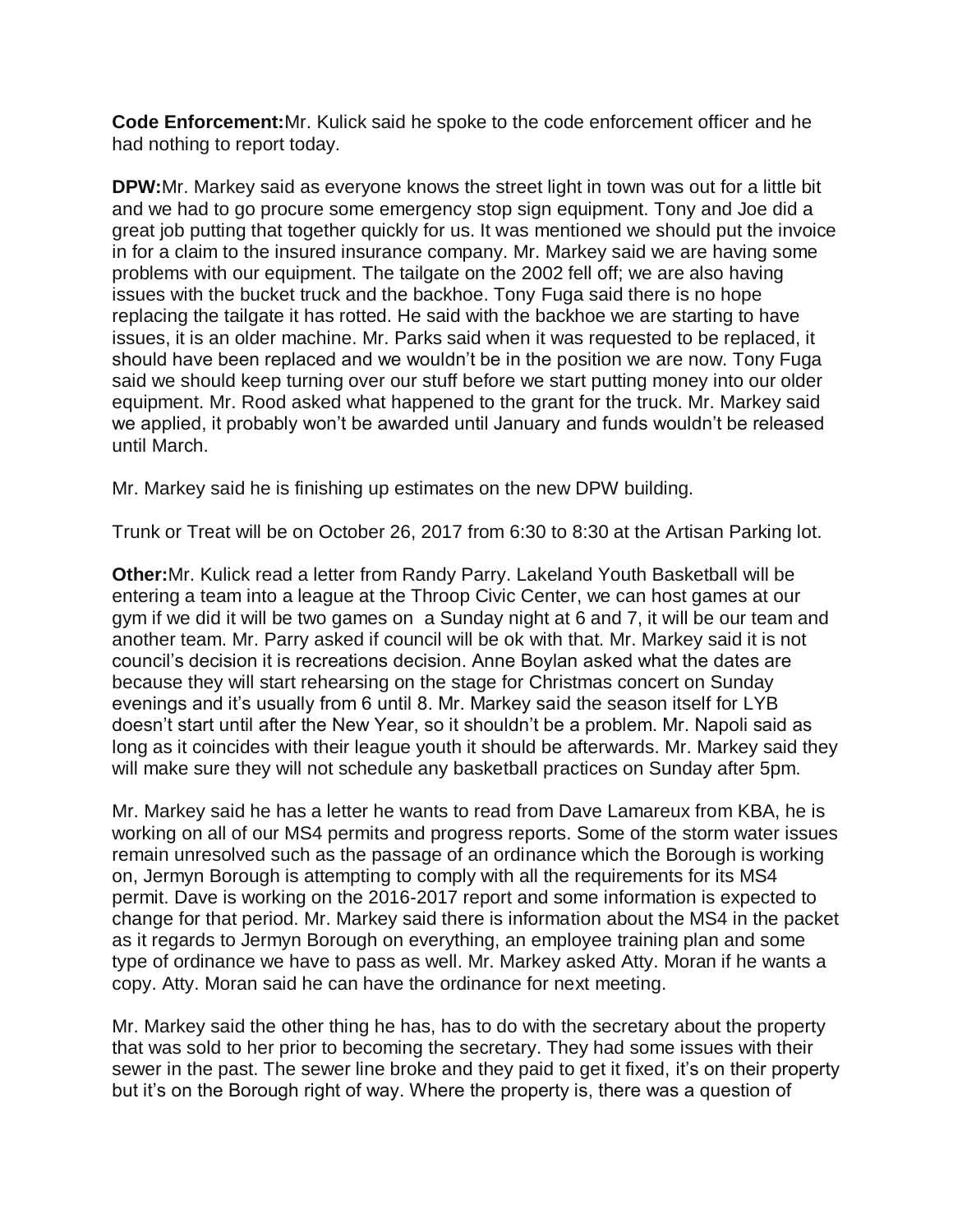ownership as to whether the Borough has ownership there or whether the property owner has ownership. Mr. Frankosky, contacted Mr. Markey, they went over there about a week ago and went over to check it out. Mr. Markey made some calls to Rock Bottom and KBA. Rock Bottom said that they would be over to check it out and KBA said they would have maps for next meeting as to where everything is at and what sewer systems are owned by Jermyn Borough. There is still an outstanding question of ownership. Mr. Napoli said we have to get KBA and Rock Bottom to go over and see if it's our responsibility or the homeowners. Tony Fuga said we also need the maps. We don't know where anything is down there. Tony Fuga said we also need maps for the Woodlands.

Mr. Kulick said it has been asked about switching our refuse account to First National Bank. Atty. Moran said we would need bids. We already have accounts with them. Mr. Napoli questioned if we could collect interest on our refuse account since it's a fee that is collected. Atty. Moran said he would look into that.

The Historical Society will have their open house on October 22, 2017 from 1-5pm. At the United Methodist Church parsonage.

Mr. Kulick said one of the bills we voted to pay is a class for the tax collector for \$50. The class is in November. Atty. Moran asked if it's before November 7. Mr. Kulick said no it's for credits for next year. Atty. Moran said she is still the class tax collector. Mr. Parks asked if it is for the current tax collector. Mr. Kulick said yes.

Mr. Kulick said Wednesday night October 25 at 7pm we are going to have a sponsored by the Jermyn PA is awesome Facebook page "Meet the Candidates" night. All 7 candidates were asked to come and give a 15 minute max presentation of their qualifications and ideas on the position they are seeking. This is not a debate and no questions from the audience. So far 5 confirmed out of the 7 candidates that will be here.

**Holiday Lights Presentation:**Mr. Markey we are not doing this necessarily as council but as members of the community. Two and a half years ago, Mr. Markey started a community Facebook page called Jermyn Pa Is Awesome and Mr. Kulick had a great marketing idea last year to start selling Jermyn PA is awesome mugs and then built on that and Mr. Markey, Mr. Napoli and Mr. Kulick as members of the community, they expanded on that and started selling t-shirts, sweatshirts that said Straight out of Jermyn. They decided that all the proceeds would go towards new holiday lights in town. What we did was, after we got enough we went back onto the Jermyn PA is awesome Facebook page and we let all the members vote on what light we were going to buy.

Mr. Markey presented the 7ft tall Holiday hat tipping snowman. Mr. Markey said we wanted to present it to the chairperson of the holiday lights committee, Mr. Tony Fuga. Mr. Kulick asked how much it costs. Mr. Markey said about \$750.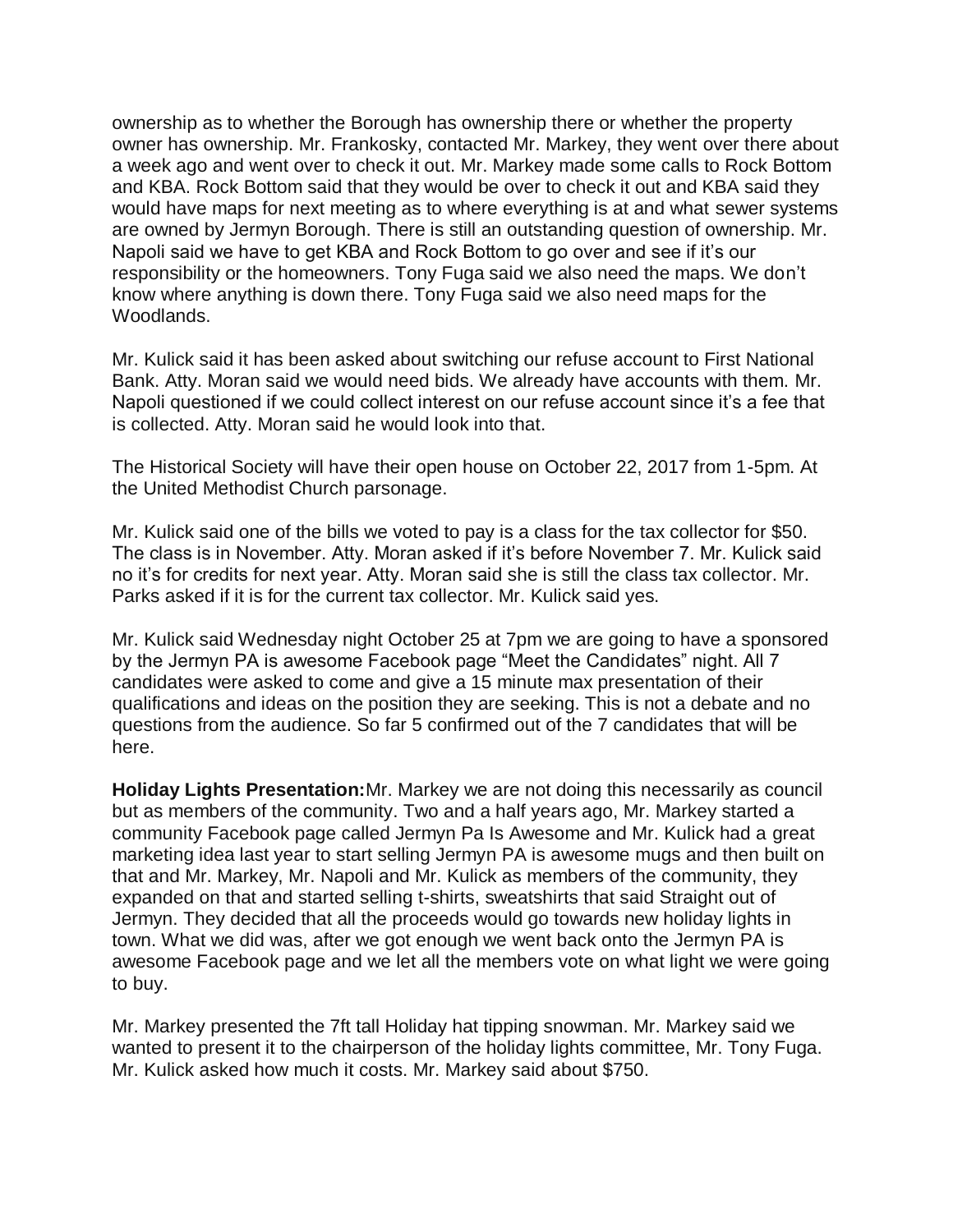Anne Boylan said she was one of the original holiday lights committee person along with Mr. Parks. She has been getting calls from some of the former members as to what is going on because we usually have a meeting in October to discuss if we have to update the wreaths etc. She heard about the snowman and she told Tony that she thinks we should have a reorganization meeting because some of the original members are not with us anymore; some are older and want no part of it. She suggested a reorganizational meeting and she has the files on the poles that were used and the contacts with PPL and letters that were wrote, we were not sponsored by Jermyn. It was strictly a holiday lights committee; we did an envelope drive, pancake breakfast and fundraisers. Mr. Markey said that's why he wanted to clarify we acted independently. Anne said there are people that would interested in staying involved and she's not sure how we want to do this, not everyone reads Facebook. We might be able to get a lot more people interested and a lot more workers. Anne said even if we don't want to use all the same we can have something like this along with the wreaths. There are people that are interested in updating the lights, she suggested to call a meeting and let's see what we can do.

**Public Comment:**Charles Beth 518 Jefferson- said he has been there for 20 years, his property is right in the middle of the block on the low spot on both side coming down the back alley. He has never had a problem. We had a snowstorm last year and the alley was blocked and the snow was plowed right by his house. He said he spoke to the Borough Engineer. He has walked that alley and when it was plowed the contour must have been changed. The old fire house drains all into the alley, down the slope; there is no other place for it to go. Coming from the other way there is water coming down that was never there before. Mr. Beth said he has dug a ditch to drain the alley into his side yard and when it rains he gets 8-10 inches of water on his side yard on both sides of his garage because he is draining the alley into his property because it has no place to go. When he walks up there during a rain storm the back of the old fire house is now draining into the back of the alley, you can see it running into the alley. Coming the other way you can see the water coming down from up above. Whether the people have regraded or the plow of the alley has changed the contours. His blacktop has sunk 6 inches. His two side yards are dropping, actually sinking down. He said the person who bought the old fire house was digging was running the drains right out to the alley now his water is running down to his property. His whole roof is draining into the alley. Atty. Moran asked if there is something in the ordinance about storm water management. Mr. Chase said there might be something in there stating you cannot divert it to an adjoining property. Atty. Moran said we should ask the code enforcement officer to look at the zoning ordinance and see if any aspect of the zoning ordinance that deals with storm water management is being violated and if so deal with it as a code enforcement issue. We need to get the Borough's engineer and see. Mr. Kulick said we will make sure the Borough engineer goes over there and see what is going on.

Council went into executive session at 8:14 p.m. for personnel reasons

Council reconvened at 8:45 p.m.